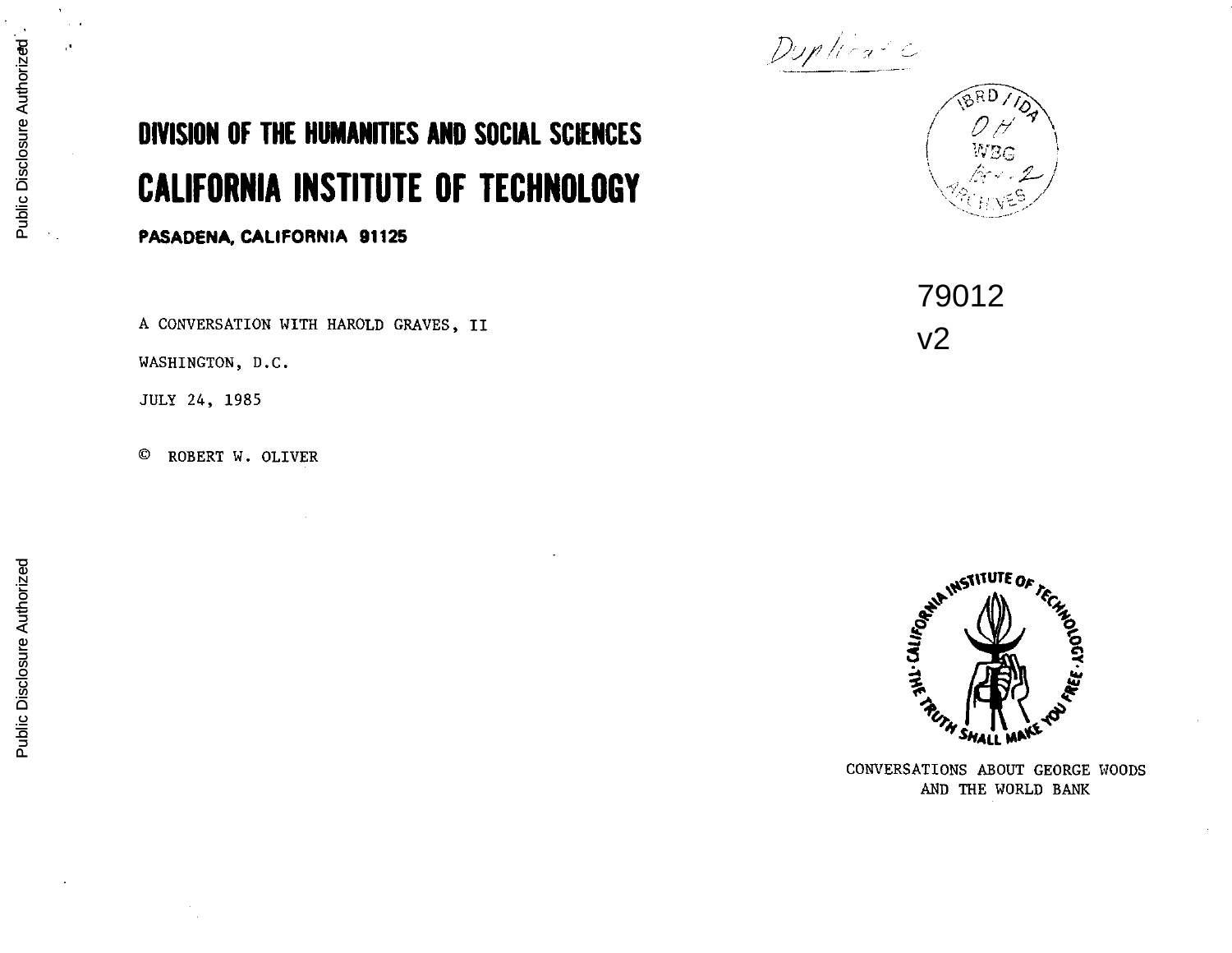A Conversation with Harold Graves, II Washington, D.C. July 24, 1985 Robert W. Oliver

OLIVER: Harold, may I begin our second conversation by simply asking: ''What, in your view, were the major accomplishments of the Woods Years?" What were some of the things that Hr. Woods and his associates sought to have the Bank achieve in those years?

GRAVES: Well, I think it is useful to recall that not only was the management of the Bank changed at this time, but also the clientele of the Bank was being substantially changed. It has been said a good many times, and Woods himself said it, that Woods changed the Bank into a Development Institution. I think that is only partly true. I don't think that you can say that the Bank was not a Development Institution under Black. It committed very large sums of sums of money in India, for example. It established the Economic Development Institute, for example. It established the International Development Association. All those things were hall marks of something that was really a Development Institution.

Woods certainly carried on that movement, but what I wanted to establish here was that the clientele of the Bank was greatly modified by the assumption of independence by about 35 African states, which previously bad been able to reach the resources of the Bank only through the metropolitan powers who were able to guarantee loans to

these states. In other words, the Bank was very much in its first phase as far as the African, and even some of the other developing countries, were concerned. It was simply acting as a supplement to the whole London capital market. That was changed, and any management of the Bank would, I think, have recognized that change. This was not something that just sprang out of the bead of George Woods or anyone else. It was a major fact which the Bank bad to do something about. Having said that, I think we can observe that the accomplishments of the Woods presidency were very considerable indeed.

He broadened the lending operations of the Bank very considerably to meet the needs of this new clientele. In his very first presidential address, he spoke of the need to do this to meet the needs of these new developing countries with a wider variety of loans and with more loans of particular types. He spoke among other things of more agricultural loans. And just to prove how fickle this kind of analysis is, I think you might look at the figures, and, as you do, I think you will see something like three or four years before the Woods Bank got up to the level of the agricultural lending that had been achieved as a Black Bank. So some of this is rhetoric, useful rhetoric and not insincere rhetoric, but it doesn't always directly reflect the facts. Anyway 1 was saying that Woods greatly broadened the lending spectrum of the Bank.

OLIVER: Can I interrupt and ask two questions about what you said; we were talking about adding the independent African countries. Does this imply that there was a shift in Bank lending away from its previous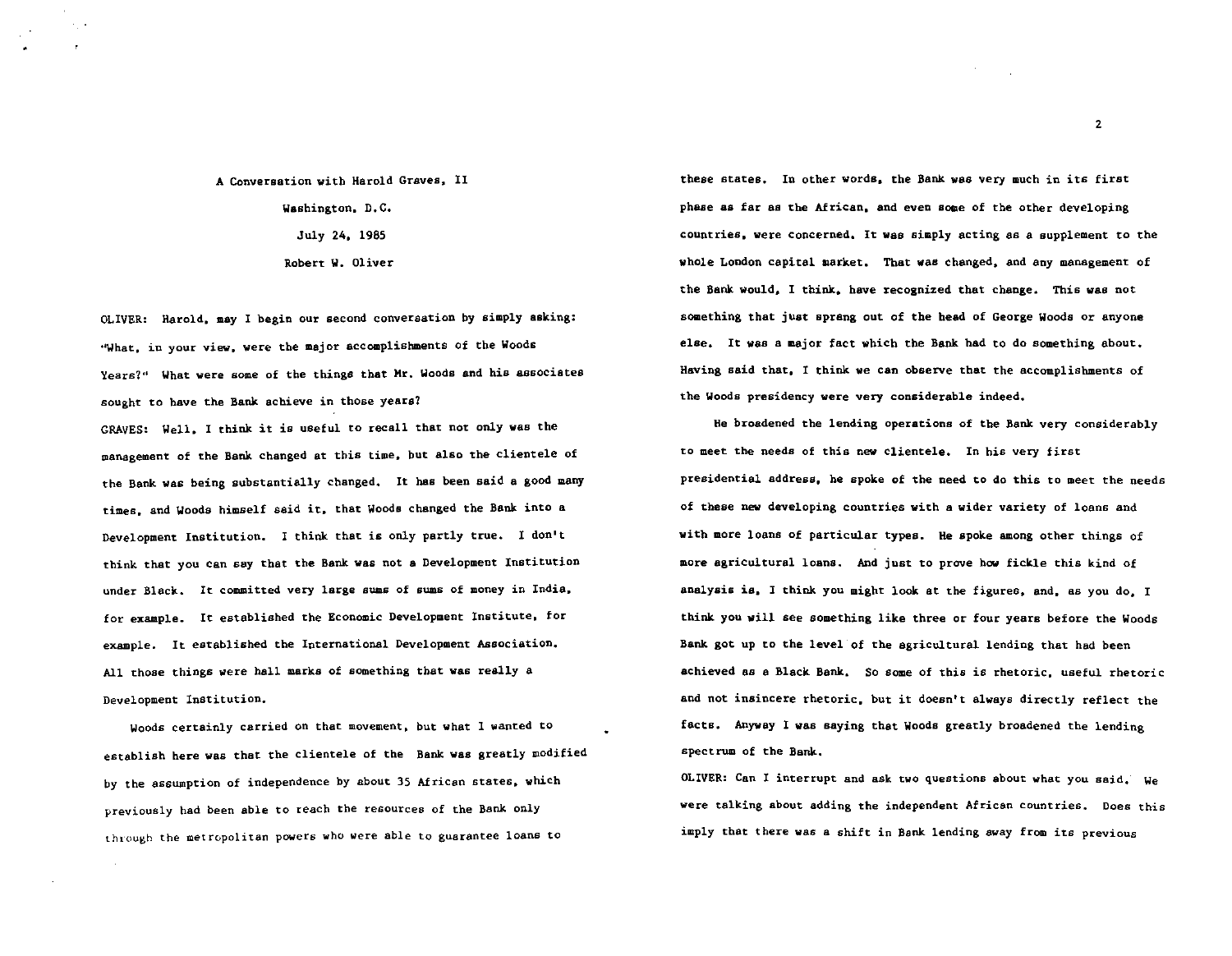clients and toward its new African clients? or were the African clients served by an expansion in total Bank lending? GRAVES: I think they were served by an expansion of total bank lending. The Bank was not unaware that this was going to happen. You remember that Leonard Rist left his directorship of the Economics Department under Black and became the Bank's special representative in Africa for the purpose of getting ready for this development. OLIVER: In the case of the agricultural loans, was there a shift in the kind of agriculture loans which were being made between the later Black years and.

GRAVES: I think there was. But again this was not something altogether decreed in the offices of the Bank. You know the Bank does deal with the real world, and it deals with real clients who come to it with real projects. The shift that took place, if there was one  $-1$ think you have to look at this very carefully. was somewhat away from the big irrigation projects (although immediately I can think of big irrigation projects that continued to be made in the Woods administration) and somewhat more in the direction of loans for internal programs of farm credit and farm equipment. I think you would have to look at the figures very carefully. But the point is. I think, that there was more of a demand for this second type of loan as time went on; it didn't necessarily mean that there was less demand for the big projects. the kinds of things the Bank continued to do with the irrigation loan in the Sudan. for example. the second irrigation loan in the Sudan. which incidentally checked out to be a bust anyway. I

want to keep on making the point that this was not solely the creation of the people who were running the Bank. it was also very much the consequence of the kind of situation that was facing the Bank and its members.

4

OLIVER: Were there discussions about local-currency financing? I would have thought that some of these smaller. internal. agriculture projects of these countries might have been handled by a simple local currency loan rather than World Bank foreign currency loans.

GRAVES: Well. you mean loans that could be used for local purchases? OLIVER: Yes

GRAVES: Well. yes. this happened. In fact. all this was studied and foreseen really as early as the Fifth Annual Report which has a very interesting discussion of this whole question of local currency financing and sets out what was understood to be the policy of the Bank in local currency financing. namely that the Bank normally would not finance local currency expenditures unless this was the best and virtually the only way that the Bank could reach a problem of particular importance to the development of one of its member countries. This was the tribute that the Bank paid to the language in its Articles of Agreement which spoke of "exceptional circumstances" as being the justification for local currency financing. Local currency financing had to some extent begun in the Black administration. It was certainly accepted by the time of the Woods administration and bad become a normal way for the Bank to operate. whereas in Black's time, it certainly had been an exceptional way for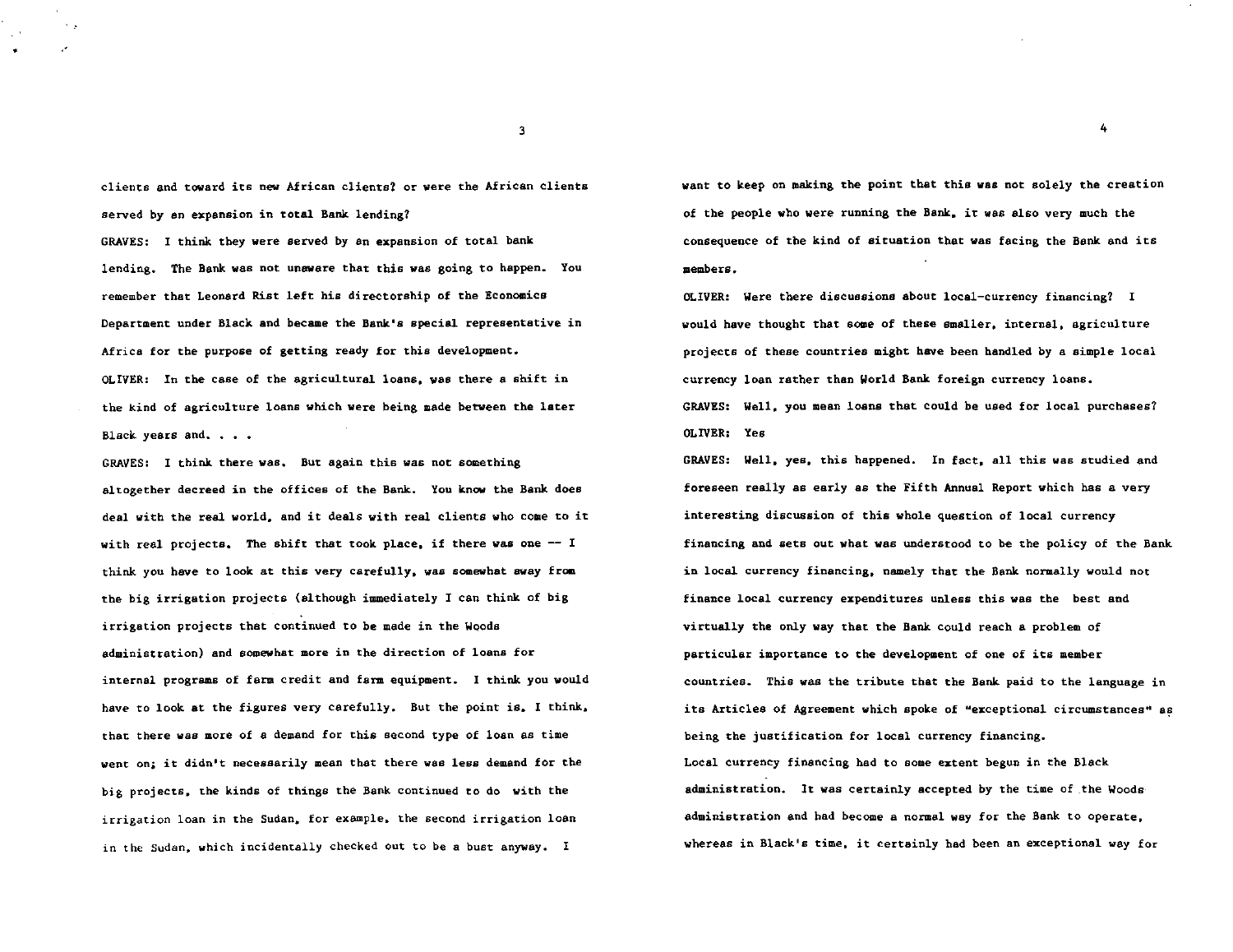the Bank to operate. At any rate, the point was that, under Woods, the lending operations of the Bank broadened. The size of the staff in the Bank doubled in Woods' time.

The Bank may have been the only institution in Washington. D. C. which was actually reduced in size for a time. In about 1949. I believe. the size of the Bank was actually reduced in staff. At that time the Bank was not a very big institution. In 1950. the total staff. professional and non professional. was about 500. The previous year. if my memory serves me. it was 450. and that figure was down from 500 in about 1948. But. at any rate. the size of the Bank was doubled in the Woods Administration,

It was increased particularly by the addition of economists to the staff. One thing which Woods felt about a stronger Bank presence and action in the U. N. system was that it would have to be better recognized as a center of thought about development problems. and one way Woods felt it would become recognized as a center of thought would be if you did more and better economic work. If you look at the Annual Reports of the Bank. you would see that the character of the Reports developed. It had been a pretty brass tacks. nuts and bolts report on what the Bank was doing preceded by a general essay on some of the problems facing the Bank. If you looked at the Annual Report as it was developed during the Woods years. it had longer and more philosophical essays about the Bank and problems and more economic material in a big general essay.

One of the problems that used to gnaw at people in the Bank was

the International Finance Corporation. The first president of the International Finance Corporation had been Robert Garner. This was almost a gift to Bob Garner to get him out of the Bank. I don't know if you have happened onto this topic before. but this was kind of a general judgment. Garner was so conservative that if the Bank was going to warm up to its tasks as time went on. Garner was going to be more and more of a handicap. I'm sure that was part of Black's thinking when he made Garner the president  $-$  that and the fact that Bob Garner wanted to run the Corporation. was very happy to become the President of the Corporation. But Garner's approach to the Corporation. like his approach to the Bank. was pretty conservative.

Well. Woods changed that. He found a way to increase the size of the Corporation which made it possible for the Corporation to adopt somewhat different operating policies. to become more active than it had been. The method. as you remember. was for the Corporation to borrow money from the World Bank for use in the Corporation's operations. The Corporation had started on a very small scale. \$100 million or so. and this device enabled the Corporation immediately to double. to triple. to quadruple the size of its resources.

Another problem. which is not very germane to your question but I'll go on to anyway since it's part of the general picture: the Corporation under Garner had become very separate from the Bank. and this was a source of unhappiness from the older staff of the Bank -- *<sup>a</sup>* new thing was going off and pretending to be a part of the Bank. It affected staff morale in the sense that there was a foreign body in our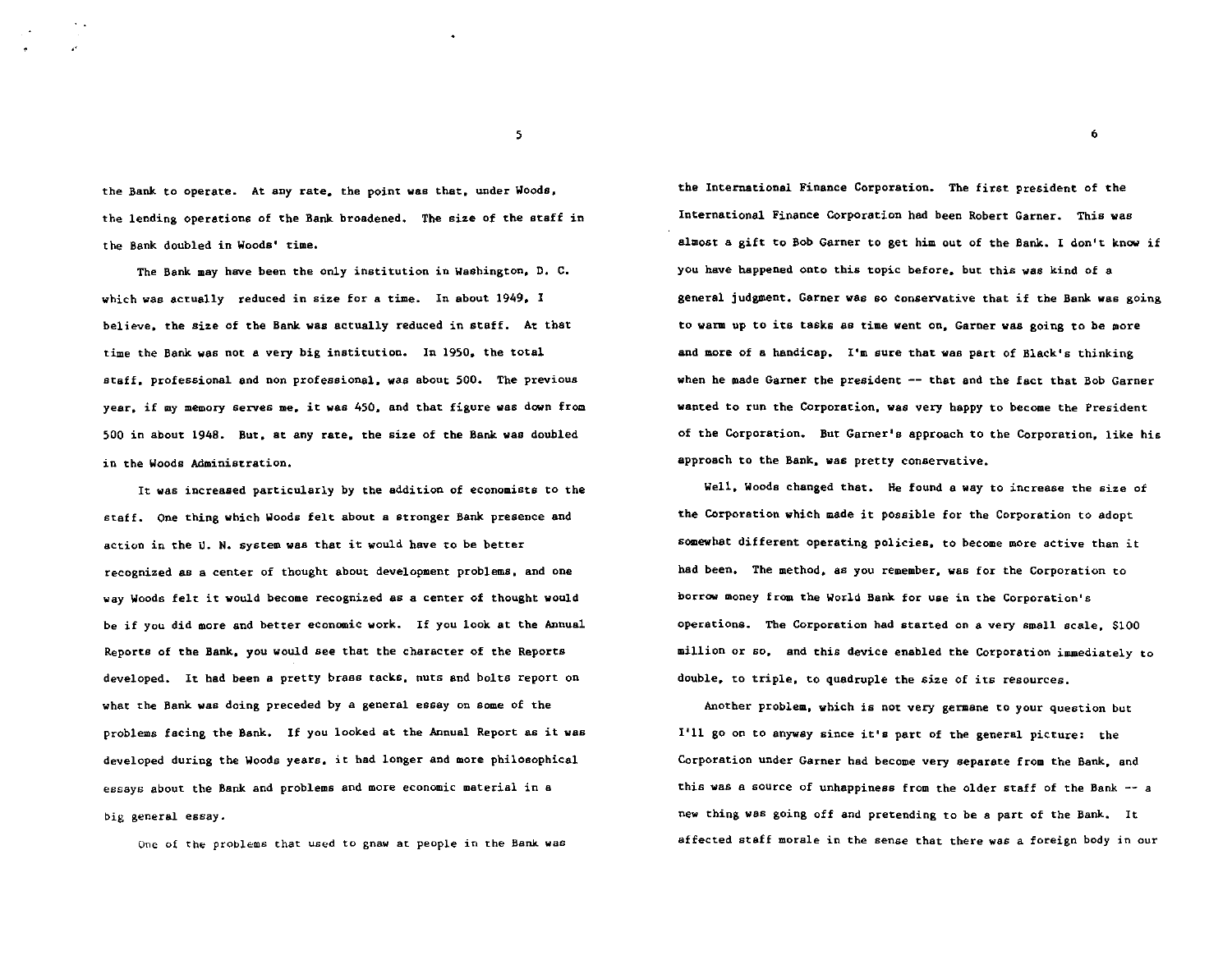midst which. as far as we could see. was not exactly producing a pearl. There was resentment in the fact that the Corporation was standing aside from the Bank. that its staff seemed to be better paid on the whole than the Bank staff. that its office furniture was more luxurious, etc.. etc.. etc. Garner was running this thing as a private corporation should be run. Whereas be bad kept the Bank on a very lean budget. he put the Corporation on a very sumptious budget. Well. this was a problem that Woods had to deal with. He found a new executive vice president. (There never was another separate President of the Corporation thereafter. The President of the Bank was always the President of the International Finance Corporation.) But Garner's successor. Hartin Rosen. wanted to be President of the Corporation. and this was a bone of contention. I think it eventually led. • • I've forgotten when Rosen left the Bank. I think not until McNamara's time. At any rate. Woods really made something out of the Finance Corporation by increasing its resources.

He put the Bank into the U. N. system. and it was in Woods' time that a whole series of agreements was inaugurated between the Bank and other agencies associated with the United Nations: the FAO. UNESCO. WHO. and so on  $-$  the so-called cooperative agreements whereby the Bank and those agencies shared the task of evaluating the central problems of the developing countries and making a technical evaluation of the proposals that might be made to deal with the central problems. That was a thing that happened in Woods' time.

ULIVER: May 1 interrupt. In this particular case, how much of this

was George Woods' own personal initiative and how much was already underway in the Bank? I think that Dick Demuth in the Bank for sometime bad been anxious to have somewhat closer ties between the Bank and some of the U.N. agencies. bad he not?

GRAVES: Oh absolutely. After all this was Dick's metier. This was his job -- to think and work in that direction, and he certainly did. It may or may not have been Dick•s idea. At any rate. it was an idea that must have originated pretty close to Dick. It was an idea that appealed to Woods and to virtually nobody else on the staff of the Bank. because there was great opposition to this idea of a series of cooperative arrangements with the specialized agencies of the U. N. Woods certainly made the decision that this was the way in which the Bank was going to go. and Dick. if he didn't actually originate the idea. certainly was close to the point of origin and was the person who did the most to promote the idea within the Bank. This was another achievement of the Woods presidency.

Woods was oddly enough quite interested in administrative questions. much more so than Black who. in my opinion. was one of the best administrators that I ever had any contact with simply because he left the administration to the administrative people. He consciously kept his hands off that kind of question. But Woods was quite interested in administrative questions. One of the sources of friction between him and the staff. in an odd sort of way. had its roots in this. For example. Woods. you won't believe. Woods actually designed the menus of the executive dining room of the Bank. That's how

7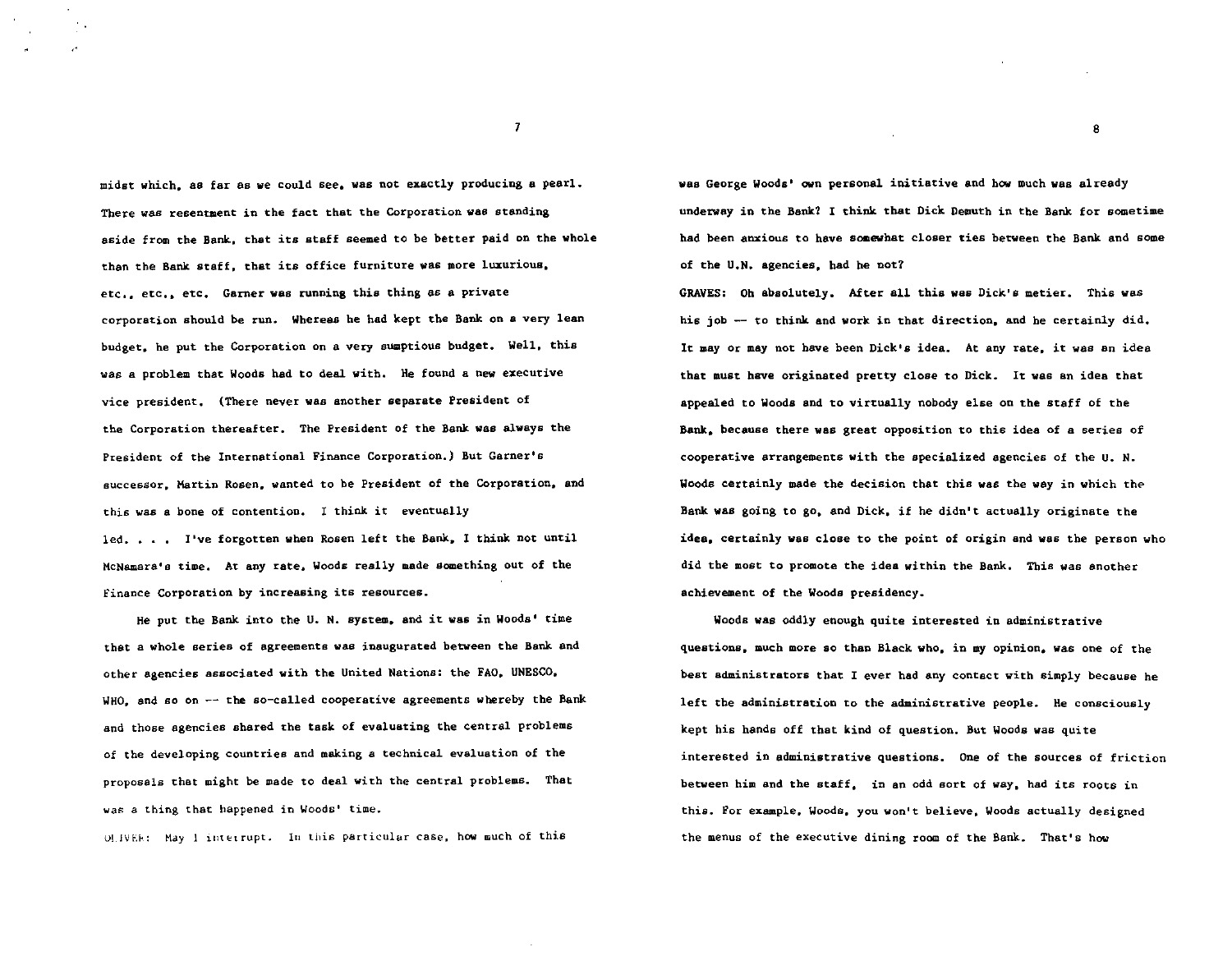interested he got in the administrative side. Whether this was a natural bent. whether this was something that had suddenly appeared to him as an important field for thought when he was in the Army. I don't know.

At any rate. he did have an interest in administrative questions which manifested itself early in his administration with the new organization of the Bank. which was much superior to what we had previously had. Perhaps we didn't need anything much superior in the earlier years when it was still a relatively small institution. but. at any rate. it was much superior. The Bank now had three vice presidents. and the functions and the responsibilities of the Bank under Woods were very neatly parcelled out among these three vice presidents in a way that I think many of his staff felt was very rational and very beneficial. This was the kind of interest that Black had not shown. and in fact. as you remember. Black had not really been terribly interested in the Bank during the last two years of his term. But Woods was interested in the organization of the Bank and the way the parts were put together and the way they moved and thought. A particular aspect of this interest which came to be very important in the Bank's operations. of course. was the establishment of what became known as the Program and Budgeting Department. which got to be very important in the Bank. and this is something that Woods brought in from 80mewhere. I don't know where. It was a pretty new idea in the Bank. The Bank had a marvelous budgeting procedure in the beginning, which was that the Controller of the Bank went around and interviewed the

department heads and asked them what they wanted to do in the next year, and how much money this would cost.  $0r$ , perhaps, he costed it himself, in some cases, and after this interview, at least in my experience, you never heard anything about the budget again. You just knew that: all right, this was on the record, and you were going to do those things and you were going ahead with financing for those things. The Programming and Budgeting Department became very much of a management tool, was the subject of some jollity among the older Bank members who thought this was frivolous nonsense; but in the end they had to operate according to the system. and they conceived some respect for the system.

OLIVBR: Do you happen to remember who was head of the Programming and Budgeting work at that time1

GRAVES: The man singled out to inaugurate this system was John Williams which. . . . John was a very able fells. He was one of the best minds in the Bank. I. for one. wasn't acquainted with anything in John's experience which suited him for this work. but I didn't doubt that he was a very good man and might make something of this. One thing he did which was obviously very common sensical and seemed to us a brilliant thought. once it bad seen the light of day. was that the Bank instead of allocating the costs of IDA administration to this department and that department. this operation end that operation. would simply make this a single line item in its budget. Now that was very sensible. Anyway I am saying that because this was another evidence that Woods was interested in administration.

9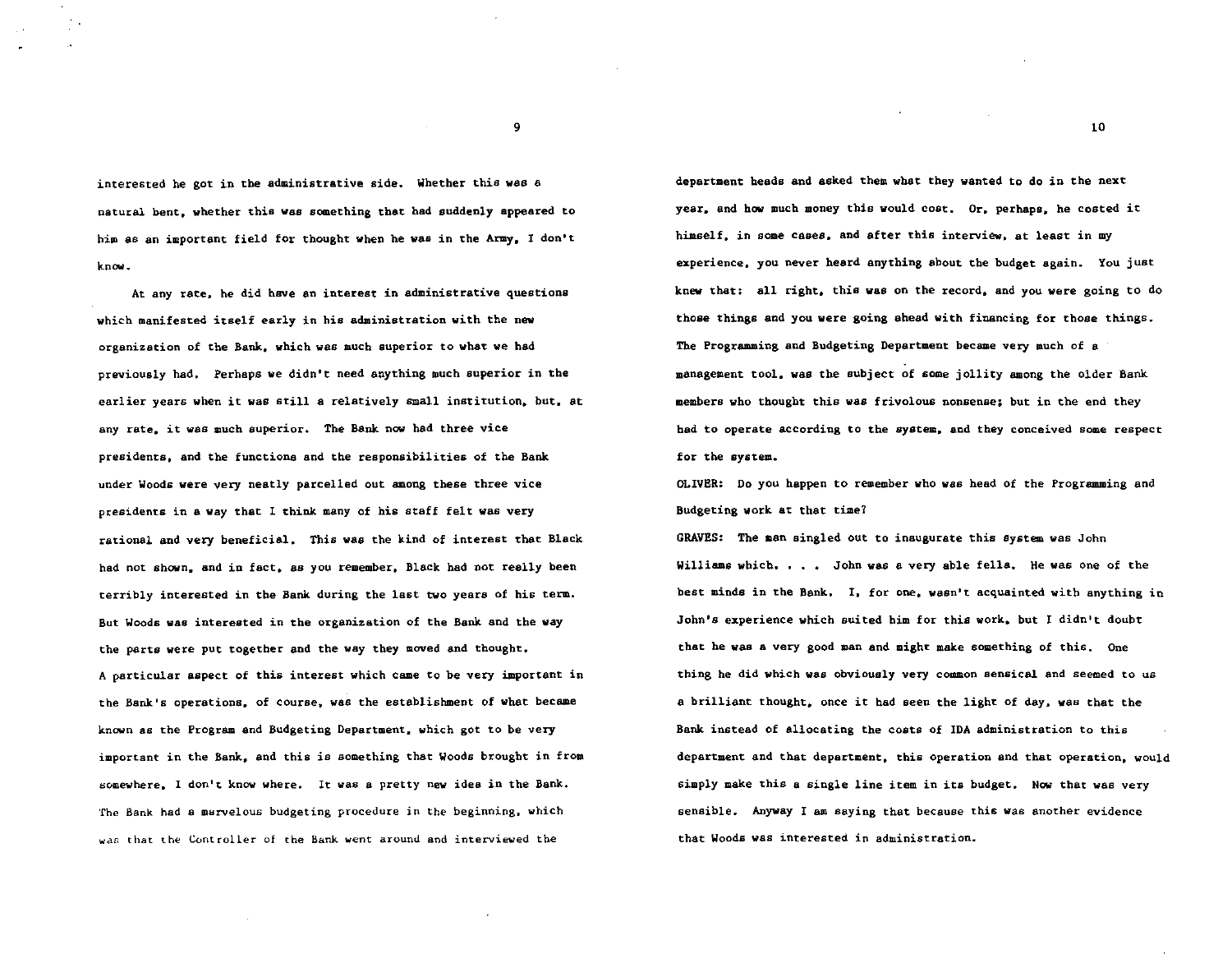To go on with some other thinss that Woods was responsible for, he opened the Pandora's box of interpretation and translation in the Bank as part of his objective to make the Bank serve its member countries better. But it was under Woods that the Bank began departing from the concept that English was the working language of the Bank, and if you couldn't read and write and understand English, you couldn't really do business with the Bank. We started to get into the interpreting and translation business under Woods to the extent of having simultaneous interpretation of the meetings of the Executive Directors, for example.

'l'bose were the accomplishments of Woods, at least as I see them. He also suffered some slings and arrows which had not been suffered by his predecessors. chiefly because of IDA. partly because of other circumstances.

Gene Black's relations with the American government, both the Executive and Legislative branches. were very close. Gene knew the Secretaries of the Treasury personally. He happened to come from the state which sent two of the most powerful members of the Senate to Washington: Richard Russell and Senator George. both from Georgia end both very important in the Bank's scheme of things: Russell as a leader of his party in the Senate. and George as the Chairman of the Finance Committee. It probably didn't hurt any that William Fullbright. the Chairman of the Banking Committee. was a southern senator. But Gene knew these people and got along with them beautifully. and life with the U. S. Government in Gene's time was something of a song. Even Senator Taft. . . . Gene went up to have

lunch with Senator Taft at one point when there was some problem that he solved. and Taft told Gene "You know. I think you are doing a wonderful job there at the World Bank; I just happen to think it is the wrong job." But even Taft thought that Black was a great guy and doing well.

Woods was very much less of a public personage than Black had been and had very much less clout with the U. S. Government and was operating at a tiae when the U. S. Government had very much less latitude. or thought that it bad much less latitude. to give the kind of support to IDA and to the Bank which Woods and everyone in the Bank wanted.

OLIVER: May I ask you about the source of the clout? On the face of it. one might have thought that the person with as a high a standing in the New York investment community as George Woods apparently had before he became President of the Bank would have bad more clout with the United States government and also with the Congress than Gene Black who had not. I think. pretended to be as important in Wall Street before he came to the Bank in the first place.

GRAVES: Back away a little bit and ask yourself which is the more important and prestigious institution in American life. the Chase Bank or the First Boston Corporation? Gene was a senior Vice President of the Chase Bank before he came to the World Bank. I don't think there is any doubt of the fact that if you ask the 535 members of the United States Congress if they had ever heard of the Chase Bank that 535 of them would say. "Yes." If you ask the 535 members of the Congress if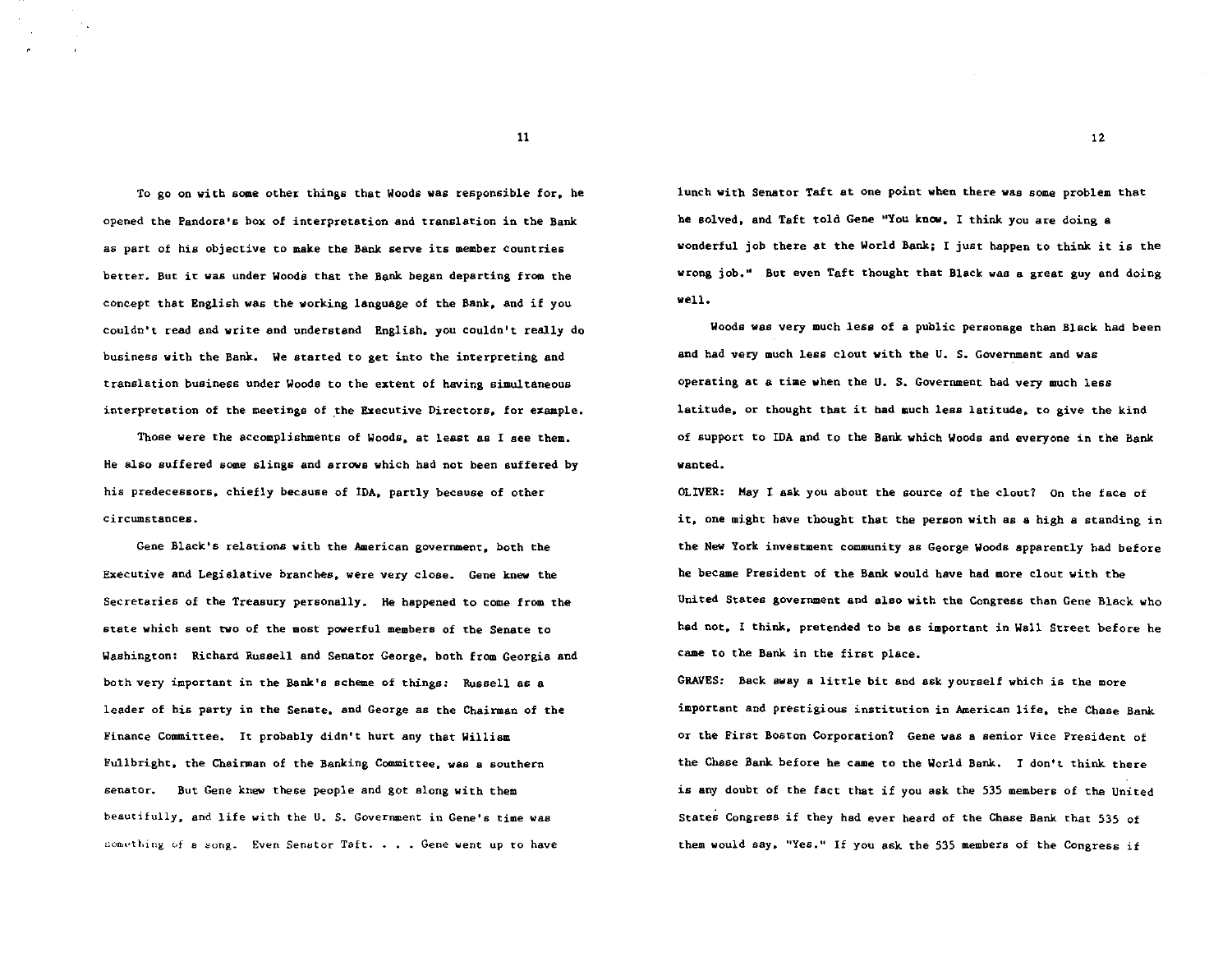they had ever heard of the First Boston Corporation, I don't think 535 of them would say, "Yes." Gene had more clout as a member of the financial community.

OLIVER: O.K.

GRAVES: I don't say that everybody loves the Chase Bank. Not only that. but Gene was a member of the in-group at Chase. It was Winthrop Aldrich who suggested that Gene go down to Washington and become an Executive Director of the World Bank. so that Gene was there with ell the prestige of Salmon P. Chase and all of his descendants. Woods was there with all the prestige of the Brooklyn Navy Yard and all of its descendants.

No, this is an important thing about Black. He was -- this is a dreadful thing to say in a democratic day and age  $-$  he was an aristocrat. Woods recognized this. He once said when in the little intimate kind of meetings that used to go on before,  $\ldots$ . As he was on the verge of being appointed to the Bank. he once said. "Well. you know. the President of the Bank {meaning Gene Black] is a gentleman which is more than I can say." Now, if Woods actually said that,  $\ldots$ . At any rate. I was talking about government and its problems. I really didn't mean to get off on this.

OLIVER: No. this is an important aside.

GRAVES: Woods was rather proud of not being a gentleman. He didn't make any apologies for this.

OLIVER: He had certainly risen through the ranks. so that he was much to be respected for that fact. Was there any discussion in the Bank of whether the Bank should have a lobbyist so to speak? How did the people in the Bank feel that the Bank should deal with the United States Congress?

GRAVES: Well, there was discussion. The Articles of Agreement, you may remember, make it clear that the channels of communication between the Bank and the United States Government, in this case, is the Executive Director. That's the channel. And the Bank was much more conscious of that in the beginning than it became later on. The problem was that the Executive Director of the Bank in the first days had a lot of other things to do. and the job of liaison with Congress. to the extent that anybody did it. fell to the lot of the Alternate Executive Director who. in Black's time. was a fells named Wheeler. John Wheeler. (I may be getting that name wrong.) He was a very nice man. but not of the kind that could do very much about the Congressional side in anything more than a routine way.

There was also the problem that if the Executive Director of the Bank was also an official at the U. S. Treasury. which was not always the case but was often the case, and the Treasury had other fish to fry in Congress. larger and much more important fish than all the policies or resources of the Bank; and if it came to the choice between doing something for the Treasury and doing something for the Bank. using the Treasury's good will and its credit in congress. there was never any doubt that the priority was going to go to the first degree interest of the Treasury and not the second degree interest of the Bank.

This was a problem that was pretty clear to everybody. It wasn't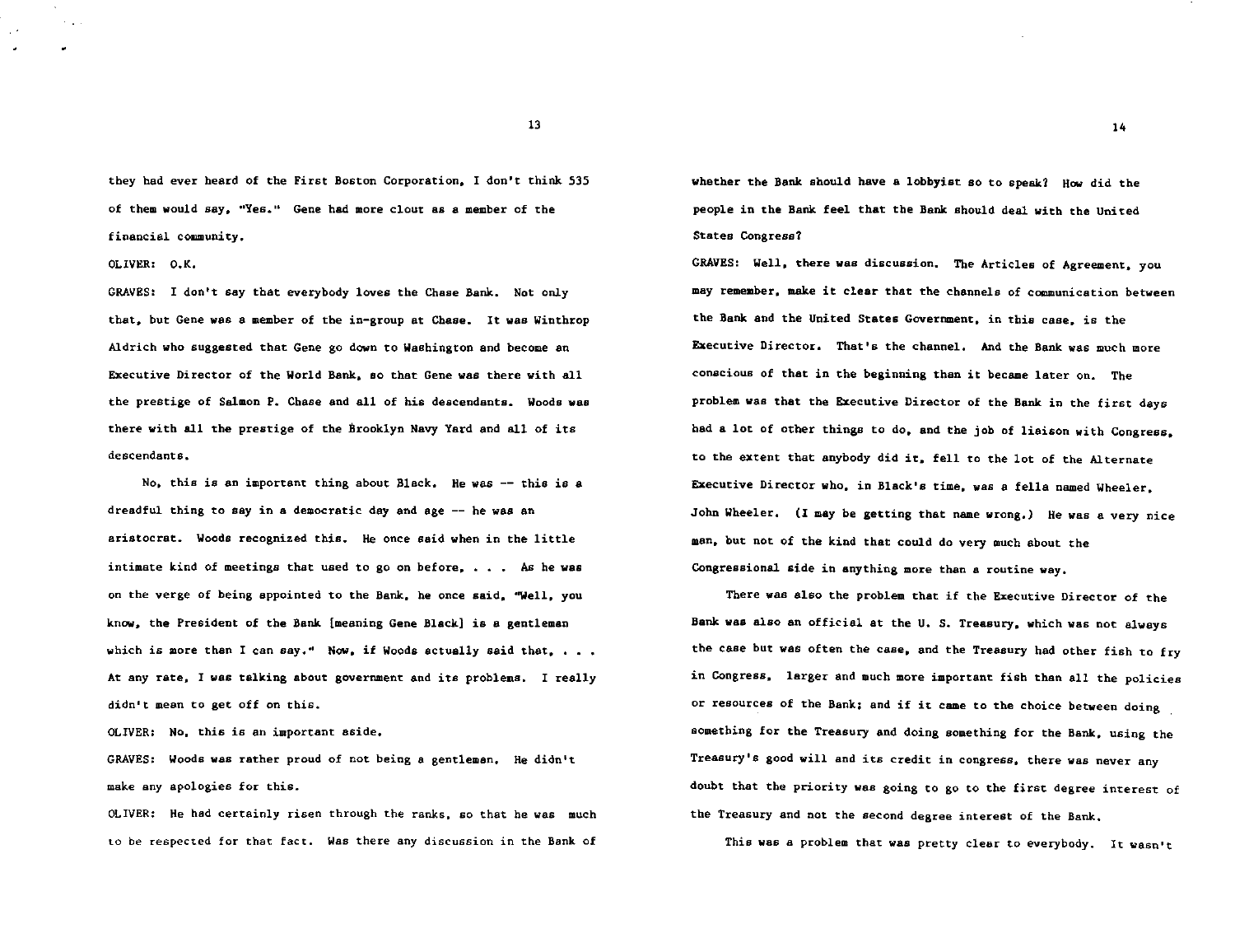very clear what to do about it until finally the Bank did. as you know. begin to appoint staff who worked particularly on this problem. Not the first. but almost the first. was John Merriam. who had been the assistant of an officer to Republican Senator Kuchel of California. He came in with a specific assignment of trying to do something about the Bank's relations with Congress.

OLIVER: About what year was that?

GRAVES: This must have been in about 1968 or '69. I would guess. OLIVER: It was after Woods?

GRAVES: It was after I left the Office of Information. which was the end of '67. It was right at the end of the Woods era. OLIVER: Are there some records of a former Congressman named Robertson. I think. being added to the Bank's staff? Senator Robertson.

GRAVES: Senator Robertson of Virginia, who may be better remembered to posterity as the father of Pat Robertson, founder of the Baptist College down in Norfolk and the head of the 700 club. That's right, you're quite right. Senator Robertson was brought into the Bank, was given an office in Demuth's shop. But that would have been about 1967  $--$  that would be just about the time we were talking about, the later days.

OLIVER: At any rete, the Bank in general, end Woods in particular, felt that dealing with Congress bad become something that required the positive attention of the Bank?

GRAVES: Yes: oh absolutely. Black didn't think that it didn't require

the positive attention of the Bank, but be was prepared to give it his own positive attention which was pretty effective. The only time that I remember a serious block in Congress to anything the Bank was interested in was the case of the High Dam. As you remember, it was going to be financed jointly by the governments of Britain and the United States and the World Bank. Well, there was a lot of opposition building up in the Congress to financing the dam for various reasons, but one of the them was that it was alleged that the water from the High Dam was going to grow a lot of cotton, and Senator George, who had been an ally of Black and the Bank, obviously didn't thrill very much to the idea of more cotton coming out of Egypt. But, by and large, the staffing up at the Bank didn't happen in Black's time. As we discuss it now, it appears to have happened at the end of Woods' term. OLIVER: Do you know if George Woods himself sought to speak to people in Congress and do the same thing in his administration that Eugene Black had done successfully in his?

GRAVES: I'm sure he aust have, but I don't know of my own knowledge of specific instances where this occurred. There was a lot of travelling back and forth between the Bank and the Treasury, and Woods did a lot of that, a lot of conferring with the Secretary of the Treasury and the Undersecretary, and so on, definitely; but how much traffic there was between Woods and the Congress, I really don't know. OLIVER: Do you know whether this travelling back and forth to the Treasury was successful? What can you say about the relations between the Bank and the Treasury at this point in time?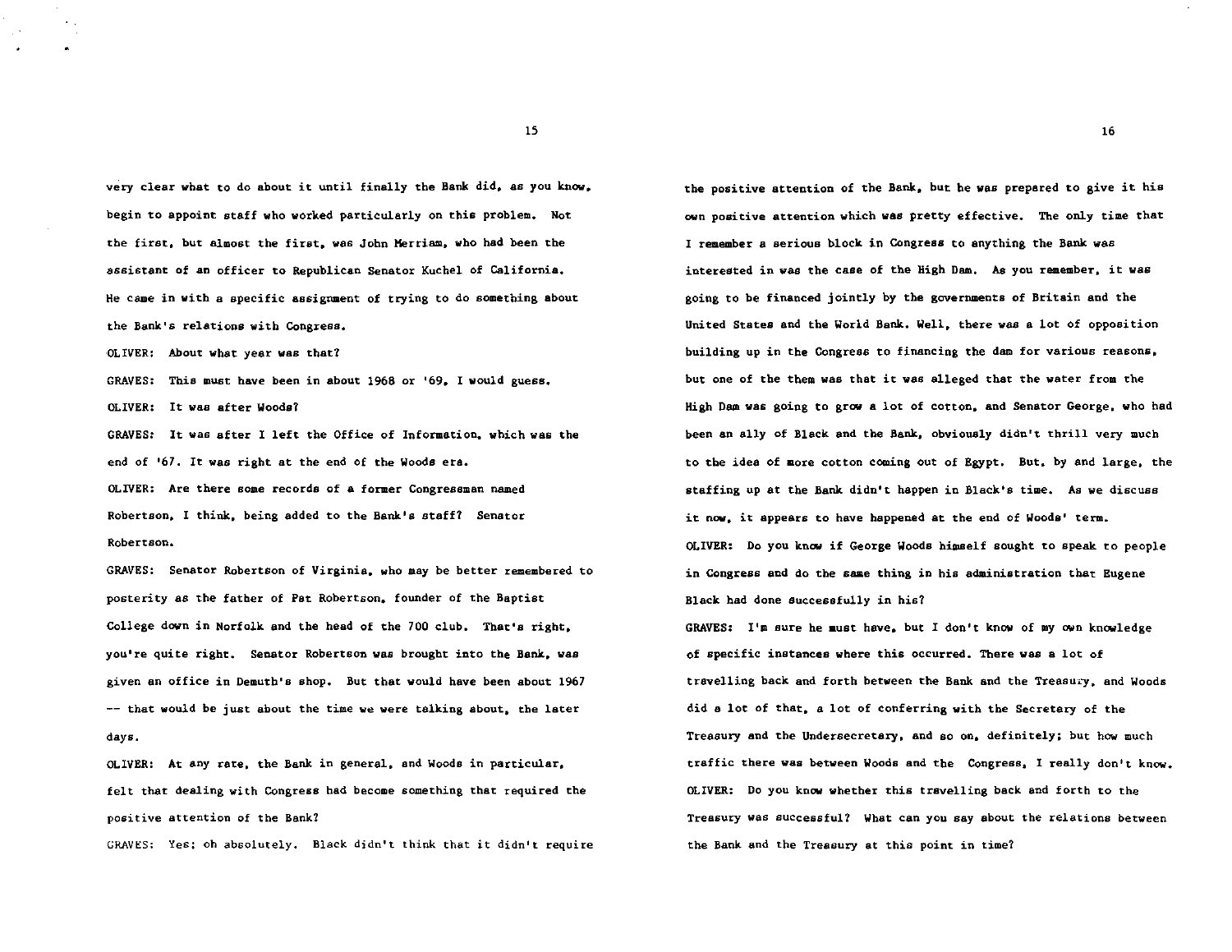GRAVES: Well. the Treasury was beginning to be impressed by the international balance-of-payments deficit of the United States. and the Treasury thought that the operations of the Bank were one reason for the deficits; and they were quite hard nosed about shutting down that part of the Bank operation which, as they saw it, directly drained dollars out of the United States and sent them abroad. They closed the American Securities Market to the Bank. and they opposed the enlargement of IDA. at least on the scale that Woods wanted. The Bank worked very bard and ultimately was successful in persuading the Treasury that in fact the Bank was not a negative influence on the balance of payments. which left the Bank in a curious. and. fortunately for the Bank, almost completely unnoticed position. Here was a great development institution which in fact was importing dollars into the United States from the developing countries. That was the logical inference one had to draw from this line of argument.

What the facts are, I don't think anybody knows. It all in the end was a matter of book keeping: what quantities you decide to assign on what side of the ledger. At any rate to my mind those were some of the particular achievements of the Woods' presidency and some of the problems.

OLIVER: While we are still on the subject of IDA, can you shed any light on the discussions within the Bank as to the amount of IDA Replenishment the Bank should seek?

GRAVES: Well Woods was, as I think we mentioned last time, very interested in a target figure of a billion dollars for IDA. I have forgotten the level at which the Bank was operating when Woods came in. I think was it \$250 million. At any rate, Woods wanted to operate on a level of a billion. And as I think we did mention last time. one of the reasons that he as very interested in the quick publication of Escott Reid's essay called The future of the World Bank was because this floated that billion dollar figure.

OLIVER: Well, there are two other issues I'd like to get at this morning. (Perhaps more than that.) I'll mention them both and you can talk about them as you choose. I'm interested in the source of ideas within the Bank. What was the process by which ideas were generated in the Bank and used? I'm also interested in the shift in the success so to speak of the administration. It has been noted by some that the second half of Woods' administration was. perhaps, not as salutary as the first half.

GRAVES: Nor even as salubrious! Well on the source of ideas. I think generally ideas are the human experience. (I don't want to risk any small generalities here.) They sort of condense out of an atmosphere in which there are a lot of thoughts being expressed or struggling for expression, and then, at some point, some of these thoughts crystallize, and you have something which is called an idea. Now Woods was very much the kind of person, I think, who tried to stir up an atmosphere of discussion and then to a get a crystallization. whether by himself or by somebody else, of a thought. I think that this went on not only in the Bank, but it had gone on outside the Bank, Woods being the kind of person he was. So that without being able to ascribe particular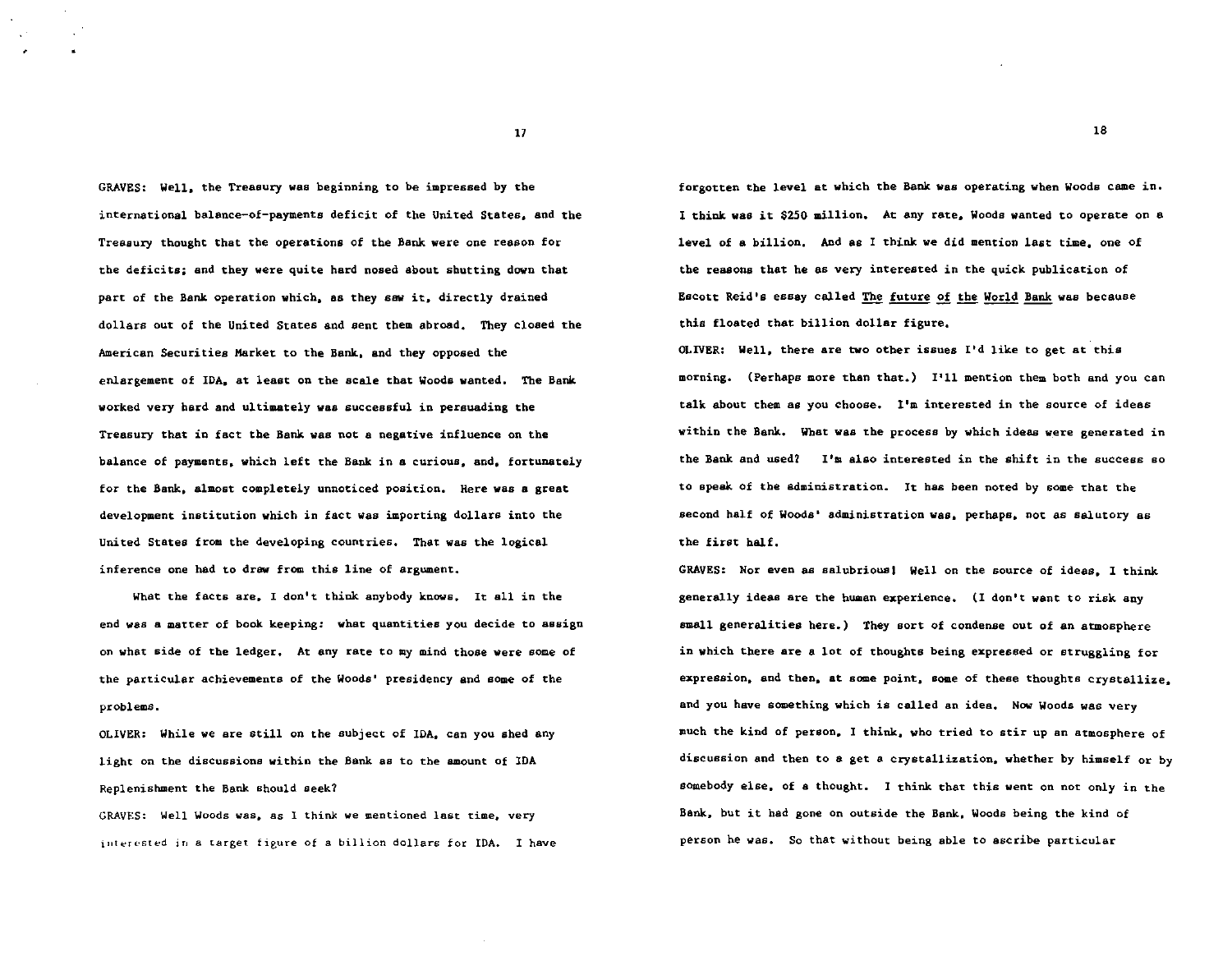initiatives to particular people. you could say that there were people in the Bank who seemed to have particularly original minds that produced these things called thoughts.

One of them was Drag Abremovic. Another was Dick Demuth. Dick was probably associated with more initiatives than any other single individual in the Bank. which isn•t to say that they were necessarily his ideas to begin with, but he certainly carried them on. I'm speaking of the ED! which was not Dick's idea to begin with. I think he attributes that idea to Paul Rosenstein-Roden. The International Finance Corporation, which, in fact, was originally conceived from clear outside the Bank. Something like the International Finance Corporation was suggested by a commission beaded by Nelson Rockefeller back in the early '50s. I think the idea was really not original with the commission. but it was the commission that kind of put the idea in the air and enabled the bank to develop it further.

Rosenstein-Roden was certainly one of the liveliest minds of the Bank, so lively that he eventually annoyed the management. He certainly annoyed Bob Garner. He couldn't stand all of this coruscation of thought. There were others. If you put the question in those terms. I think you will get different answers. Raymond Cope, who was a very experienced loan officer, was a very good man on ideas for improving the nuts and bolts of the Bank, particularly the loan administration and that kind of thing.

There is an interesting example of what you were asking about. Pretty early in the Woods administration, as part of this examination of Bank policy. it was generally recognized that it was no longer appropriate or necessary for the Bank to be making loans to the Belgians or the Dutch or the Scandinavians or the French as it had done. But it was felt that the Bank ought to continue to be of service to these countries in some way. The idea was floated (I don't know if it was by Woods himself. although it is very possible that it came directly out of Woods} that the Bank might warehouse bond issues from these countries. In other words. it would buy the issues, keep them on tap. and make them generally available in the market. The Bank would have a stock of Belgian paper. People became interested in Belgian paper. and, from time to time, they could buy Belgian paper or Dutch paper or whatever. And this looked like a boon to the capital exporting countries which, nevertheless, might have a need occasionally for foreign borrowing.

Well this discussion went on week after week in the senior staff of the Bank, which was sort of an odd place for it, but that is where it happened; and it ended up in a what seemed to me to be a very curious manner. That this thing which had started out to be a service to the capital exporting members of the Bank ended up with the decision that the Bank would charge higher rates of interest to its capital exporting members. In fact the Bank developed something called a "market rate" of lending for these countries.

They made a loan to Italy at a market rate which was a percentage point, or a percentage point and a half, above what the Bank was charging its developing countries. It also made market rate loans to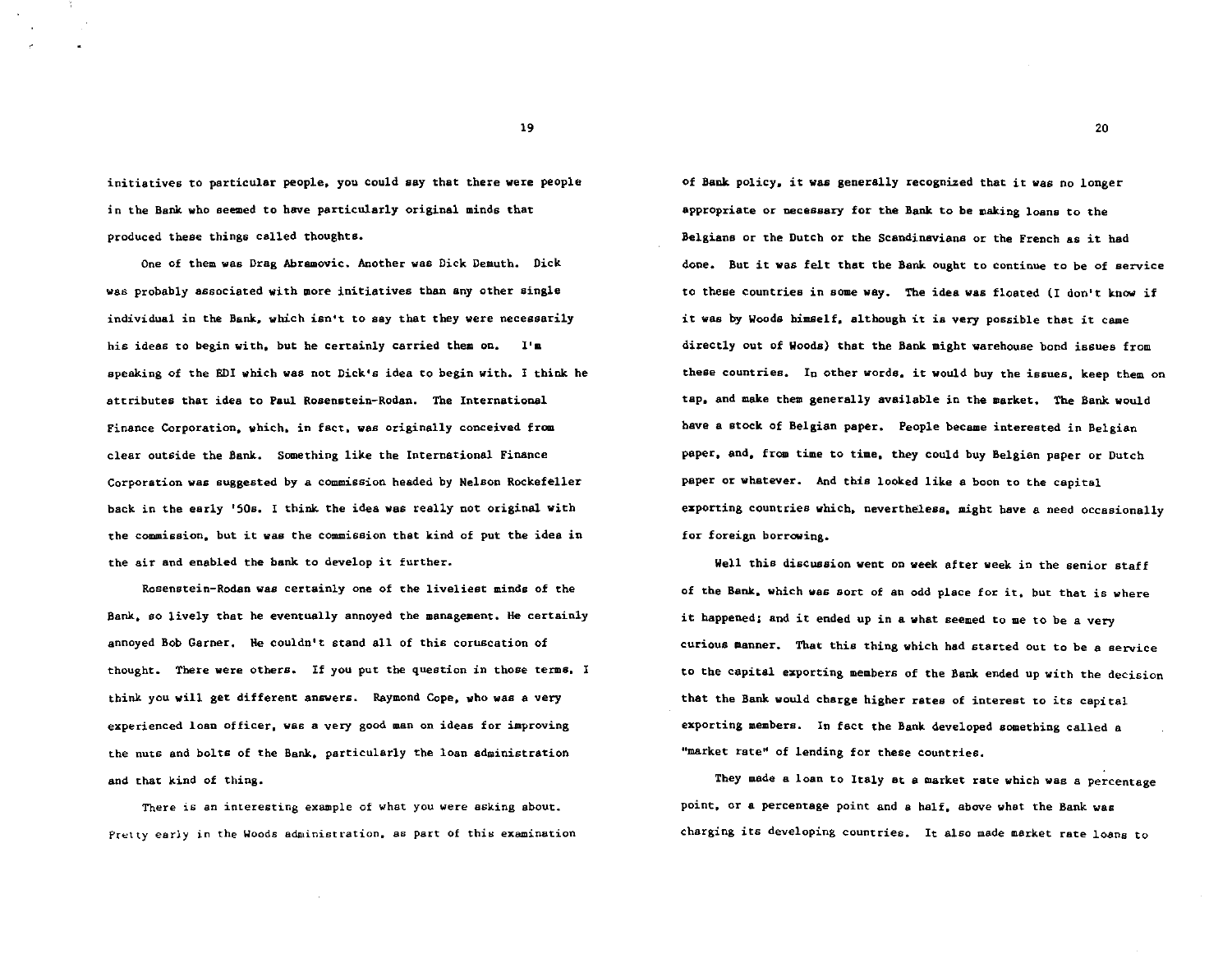Japan. Well this is perfectly reasonable once you bad thought about it because if this paper was going to be salable. it would have to be at market rates and that was not going to be consistent with the Bank's lending to developing countries which was only nominally at market rates. But it seemed to be very odd to start out in one direction and ostensibly to end up somewhere else. It was the kind of thing that happened in this batting the ball around to see where it was going to land.

OLIVER: You mentioned the senior staff in passing as a body where some ideas were discussed. Was this the main vehicle that Woods used for finding out what staff felt about major possible initiatives? Or was the Presidential Council even more important? Where did the Economic Committee fit into all of this1

GRAVES: Well. originally the source of cerebration in the Bank had pretty much been something called the Staff Loan Committee. The Staff Loan Committee operated somewhat the same way as a court of law. A case came to the Staff Loan Committee requiring a decision about one policy or another. and the Staff Loan Committee discussed this. It was the Staff Loan Committee. or the operating people of the Bank. who purported to recognize an issue which was going to set a precedent in the Bank which was going to be widely applicable and of importance in the operations of the Bank. It was the Staff Loan Committee that did the discussing and helped the management to make the policy determination that grew out of the questions. The local currency question started out in the Staff Loan Committee.

As for the senior staff as a source of ideas. I'm a little dubious about that. I'm also dubious about the President's Council. The fact is that the ideas were coming in from all sides. and they might show up anywhere. If Woods really saw a problem which he thought needed thinking about, he would appoint an ad hoc group of some kind to look at it and do something about it. It was the ad hoc approach which was more directly useful than the routine day by day.  $\ldots$ .

OLIVER: I take it there were more ad hoc studies in the Woods' years than there had been earlier. since there were reports prepared on Education. on Agriculture. and so on. which then might be talked about by senior staff, perhaps at a Lost Weekend?

GRAVES: Yes. These papers were put to senior staff. and senior staff was asked to comment either in a meeting as such or in memoranda. and so on.

The Lost Weekend that you asked about. this was a good place for airing area questions. deciding whether we really ought to think about this that or the other thing; or no, let's not get excited about that Red Herring. It was not a place where any decisions were made that I can recall. It was a place where we thought about what we ought to be thinking about.

OLIVER: Did George Woods. himself. go to the Lost Weekend meetings? And did he participate actively or did he.  $\ldots$ .

GRAVES: Oh yes. In fact, George. . . . One of my earlier recollections of Woods was at a Lost Weekend meeting which he had attended before he was President of the Bank -- the last meeting in the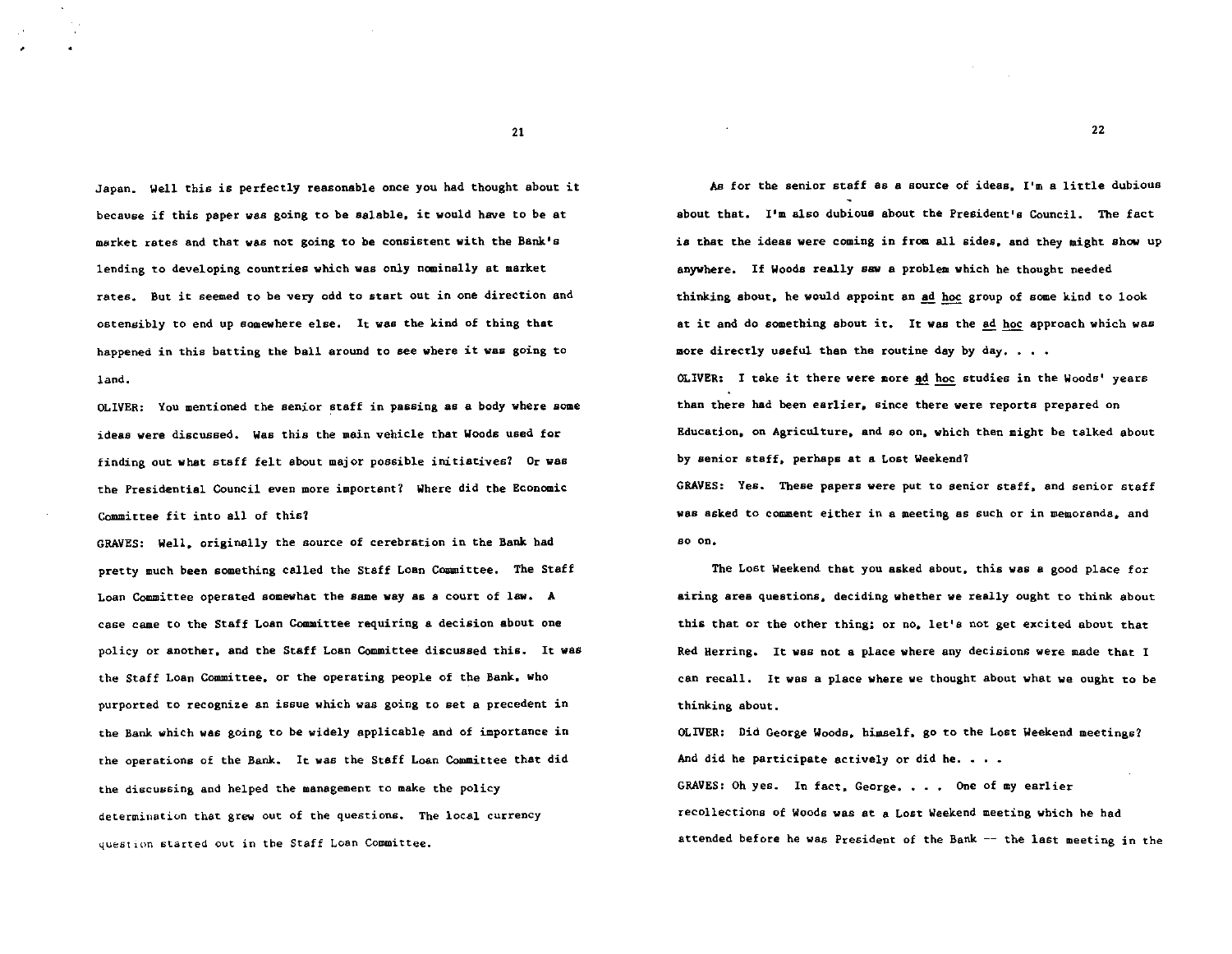Bleck regime. where the great question was: How are we going to restrain the growth of the Bank? What are we going to do about this billion dollars that we've got in reserves? These questions changed later on. At any rate, Woods was there.

OLIVER: Did he sit back and listen. or did he actively lead the discussion?

GRAVES: Well, both I think.

'

OLIVER: He chaired the meeting7

GRAVES: Yes. There were other meetings that. . . . The Lost Weekend typically went on for two days, and"the chair might change according to the topic.

OLIVER: Well, can we get on with this other question of the second part of the Woods administration? Some people have suggested that there was more friction between the President and the Executive Directors, for example, and also becween the President and some senior staff. Can you shed any light on whether this was so and why7 GRAVES: I'm sure it was so. I'm not equally sure that I can shed any light on it. I have said, either in an aside conversation or a tape, I can't remember, that Woods was very conscious of his own physical condition and tried not to make decisions when he was tired. That meant that he tried to decide what he was going to decide in the mornings generally, not in the afternoons. You remember, I'm sure, that Woods had not been President of the Bank very long when he had a very serious surgical operation which took him out of the Bank for a fairly long period of weeks.

OLIVER: That was the early summer of '64? GRAVES: That's right. No. '63.

OLIVER: Just after be had become.

GRAVES: Yes. just after he became President, that's right. And brought him back to the Bank's Annual Meeting looking like a ghost. There was a lot of coament on how George looked. Anyway, what 1 am saying is that he himself was conscious of a relationship between his physical condition and his thought process and his judgement. It's my own belief that maybe a couple of things happened that resulted in a decay of comity and the quality of decision making in the second half of the Woods regime. One was that George got tired. There was some amusement when George was appointed President of the Bank, because there was some talk about new blood. Well, George was just three years younger than Gene Black. George was born in 1901, and Gene was born in 1898, so George was a man in his late 60s at the time we sre beginning to talk about now; and, having been there myself, I just don't believe people who say they are just as good in their '60s as they were in their '40s. That to my mind is just not so.

OLIVER: I agree with you.

GRAVES: You can be as good for a time, in the mornings for example, but I think George was just physically beginning to retard somewhat . Also, the problems that be was dealing with were much more difficult. They couldn't be solved by sending a memorandum around the Bank. They bad to be grappled with, and the people that you had to grapple with were your equals in power, influence and everything else. It certainly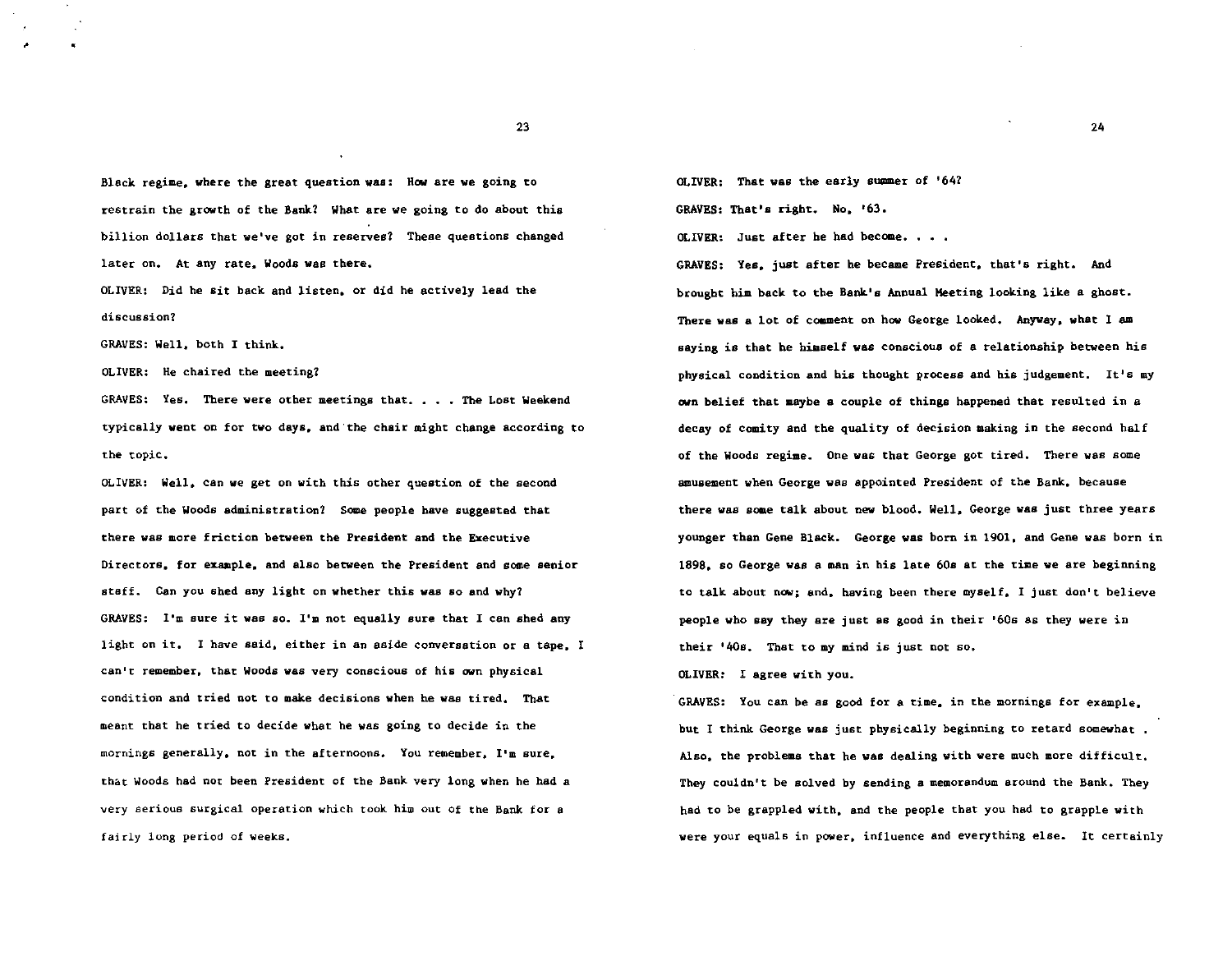is clear that Woods' relations with the staff deteriorated at this time. because 1 think the staff began to find George fairly erratic in many of the decisions he was making. Also. a little quixotic in some cases. and George was not a man who found it necessary to explain what he did. so that there was a generally unhappy atmosphere about that kind of thing. Certainly his relations with the Executive Directors deterioriated to the point where, on at least on one occasion, -- as accurately reported in The Financial Times of London  $-$  George would simply slam down his papers and walk out of a meeting with the Executive Directors rather than continuing a discussion which was not going in a way that was tolerable to hia.

OLIVER: Could you roughly pinpoint the time of that Financial Times article? '66. '67.

GRAVES: I think probably '66. I think probably not '67. OLIVER: was it near the time of the annual meeting in Brazil? GRAVES: No. it was not near that time. That's why I say '66. A case arose in the IDA context. Woods wanted a better IDA effort out of the Germans. He was told by the German Executive Director. Dr. Otto Donner. that the Germans were doing as well as they thought they could -- that the problems in Bonn and the mood in Bonn were not such that be could expect to make progress by discussing this in Bonn. Woods. nevertheless. went to Bonn and got exactly the kind of reception that Donner had warned him be would get. He went to Europe (1 think it was a general trip to Europe in which he was more or leas universally rebuffed). but be did that particular trip against the specific advice

of one of his Executive Directors. What other disagreements were. I don't recall and perhaps never even knew at the time. although it was generally known at 1818 H. Street that George was having a hard time with the Executive Directors.

OLIVER: Can you think off hand of an Executive Director who is still about Washington now who was an Executive Director then that  $might.$ ...

GRAVES: Well Peter Lieftinck is still here. Whether Peter would agree to be interviewed. I would wonder. but he's the one who springs immediately to mind. Let me think about that. and I'll let you know if another name occurs.

OLIVER: Do you remember off hand who was the United States Executive Director during those years1

GRAVES: No. I can't off hand. It was a very nice man from the securities business. but I may be getting him confused with another era. and I don't remember his name.

OLIVER: I get the impression that these were years that  $M<sub>r</sub>$ . Woods was struggling to find ways of increasing the financial power of the Bank. the ability of the Bank to make both conventional loans and IDA loans. and was finding that the international financial system was not amenable to a significant increase: so that he was trying to get the cooperation of the American Treasury. and not succeeding. trying to get more funds from European treasuries. and not succeeding; and I'm wondering if this is true and the extent that it contributed to his own discouragement in the second half of his administration.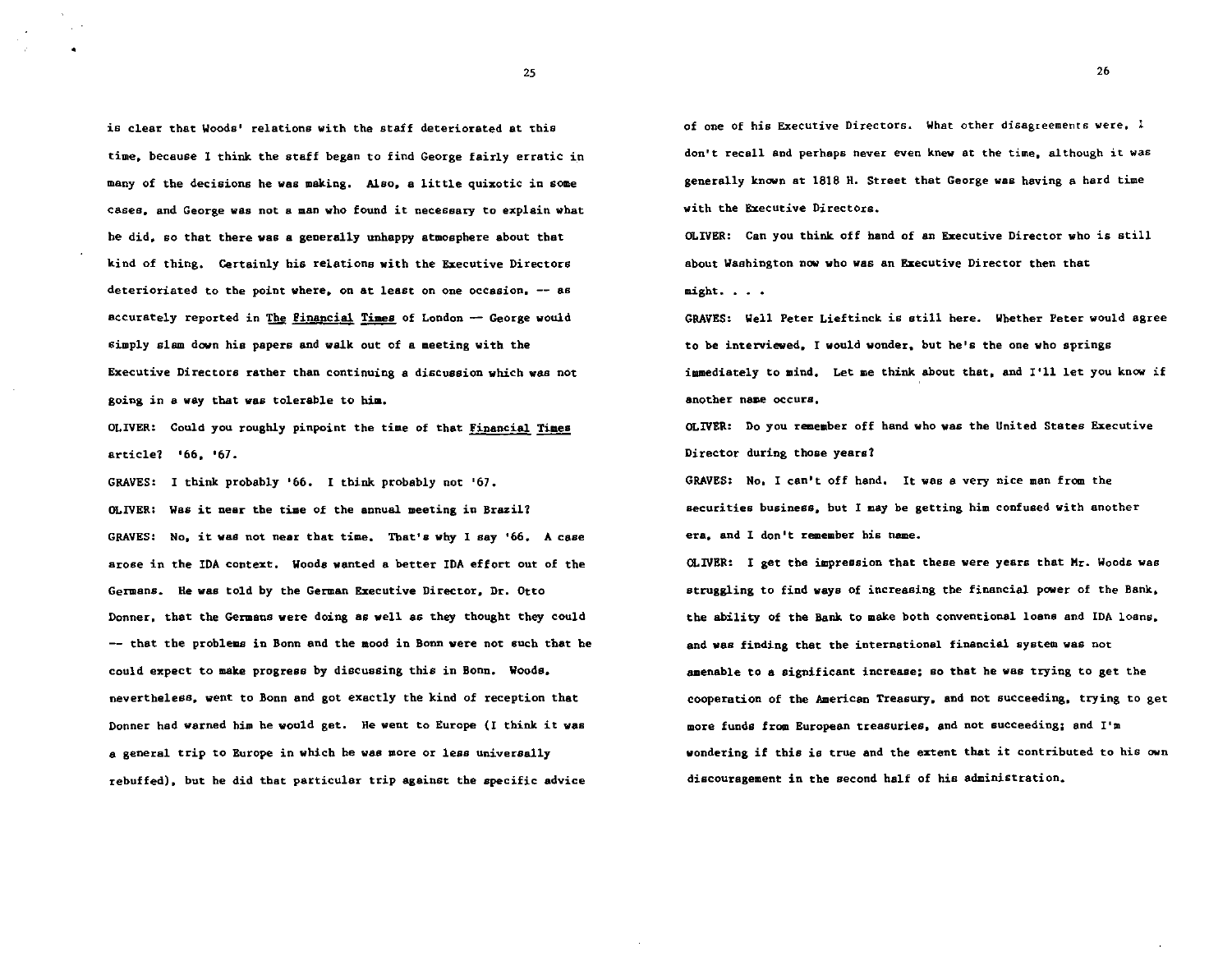GRAVES: I don't know that George was discouraged to the point of relaxing his efforts or anything like that. I doubt that. But this was, as I think we said at the beginning, not only a question of IDA, it was a question of entry into the U. S. capital market. This a very serious and utterly unprecedented thing in the existence of the Bank: it had dire implications for the Bank to the point where we had to  $-$ not shut dawn IDA operations entirely but to say, ''O.K. we'll go on looking at projects, but we're not going to sign any commitments for swhile.w This was really a very serious thing at the Bank. Unkind people say that George kind of panicked at this prospect. I don't think panic is necessarily the right word, but it is certain that he redoubled his efforts. sometimes in sort of a counterproductive way as in the case I mentioned. I think.

OLIVER: Well. 1 have no more questions on this subject. 1 wonder if there are some areas of your recollections of the Bank I should have been asking and haven't yet.

GRAVES: It's very difficult to keep an oral history from degenerating to a serious of anecdotes. and I don't really want to take you in that direction.

In the early Black administration, an effort was made, not by me, this was before I caae into the Bank. to get the Goulds (I did mention this the last tiae we talked) to do a piece about Black in their magazine. I forget whether it was the **Ladies Homes Journal**. I don't know. One of the people in the Information Office at that time thought we could peak the interest of the Goulds in this subject by sending

them a collection of anecdotes about Eugene R. Black. That was followed almost immediately by a telephone call from Bruce Gould to Gene saying. "Look. if you want to put any note into public print. this is absolutely not the thing to do." So I don't want to take it in that direction.

About Woods. I do think. and 1 thought before your project began. that Woods had probably done a lot more in a positive way for the Bank than people realized at the time or even realized after the time. To put it another way, to my mind, there couldn't have been any McNamara if there hadn't been a Woods before. that. And by that I mean that George. with all these flaws and unhappy incidents. created the kind of posture of the Bank which was necessary for its further development. He created the kind of a staff base that was necessary for further development. I think he did more for the Bank than has generally been realized. one reason being: it's generally true about history (this is my second small generalization of this particular interview) that you think that something began in the year 1500 A. D., and scholars for a generation or two date the beginning of this particular thing to 1500 A. D.: and then someone comes along, who is not satisfied with the conventional thought. and he goes back to the sources and he discovers in fact that it began in 1200 A. D. This happens time and time again in the writing of History. and I think it is true in this case. because a lot of these things that McNamara has been given credit for actually began under Woods-- just as some of the things that Woods was given credit for began under Black.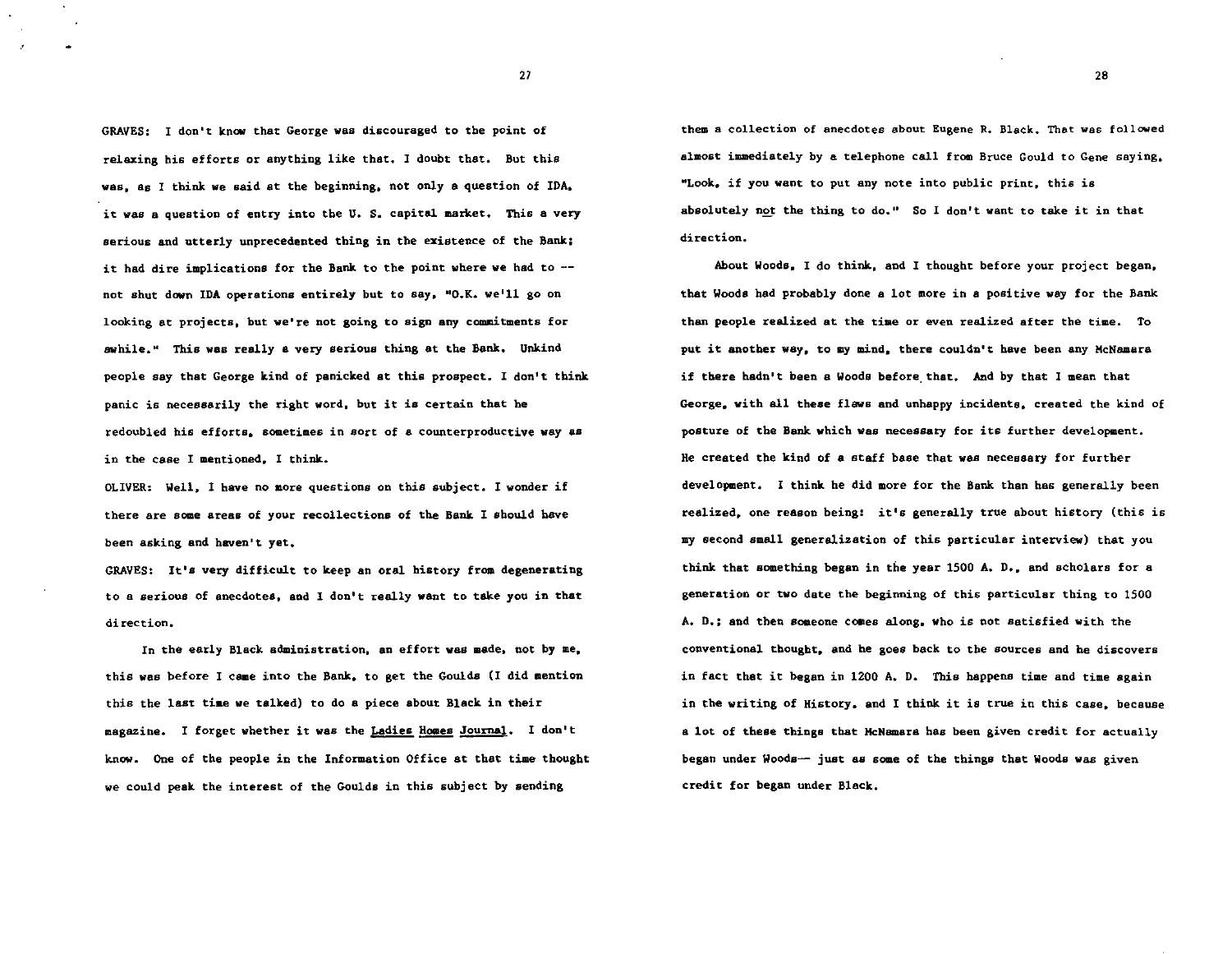There is a very typical thing which is worth noting. although it is somewhat on an anecdotal level. George Woods' speech (I think it was his speech at the First Annual Meeting of the Governors} frightened the investment community in New York and in all the proper places, especially in Switzerland, because he aade all these very forthcoming remarks about the developing world and what the Bank was going to have to do to meet the problems of the developing world. This caused ripples of alarm through the investment houses in North America and Europe. In fact there bad to be a little special exercise by Bill Bennett and others to go and calm people down and  $\text{say}_s$  "Look, this is not going to threaten the integrity of the Bank's financial operations, and the bond holders don't have to worry."

Well then McNamara became President of the Bank. and be gave a speech. The same thing. The identical experience. The financial community becaae alarmed and people bad to go forth and calm people down as though this threatened the integrity of the Bank's operations. So this is just saying: history does repeat itself. and also history happens somewhat earlier than most people suppose.

OLIVER: Since you said that. may I ask you another question? You mentioned earlier that the greater portion of the increase of staff in Woods time was an increase in economists.

GRAVES: Well. the most conspicuous portion.

OLIVER: There was also a significant increase in economists in the McNamara years. Were they similar kinds of increases? Was it a continuous process. or was there a real discontinuity in each case1 GRAVES: Well I think that Woods -- Mike LeJeune can tell you about this. I think that Woods bad set a particular goal for numbers of econaaists in the Bank. and I think be had pretty auch reached that goal at the end of his administration. Had he continued. there would have been a pause. He didn't continue. however. and there wasn't really any discernible pause. The recruiting went on pretty much as it had been. Woods felt.  $-$  at least to judge

by his remarks to the staff. that the chief need was for more econoaists. McNamara of course felt that the chief need was for more everything. So they continued to recruit economists. but they also greatly increased their recruiting of almost every other kind of technical person.

OLIVER: Was there a change in the kinds of issues that the economists dealt with in the Woods years from the McNamara years, or vice versa? GRAVES: Well, I think we did a lot more non-productive economic work under McNamars. I think under McNamara the Bank has done a lot of econoaic work that might equally well have been done by universities. People could have been invited to caae into the Bank to do studies of this. that. and the other kind. These were studies that were certainly interesting. but it was very difficult. I think. to show any feedback from these studies into the operations of the Bank. I think that if you were to stop five world bankers on the street today, and say, "If you had to reduce the staff of the World Bank, where would you begin? There wouldn't be any doubt about whete they would begin. This is what happened in the Clausen administration when there was a period of